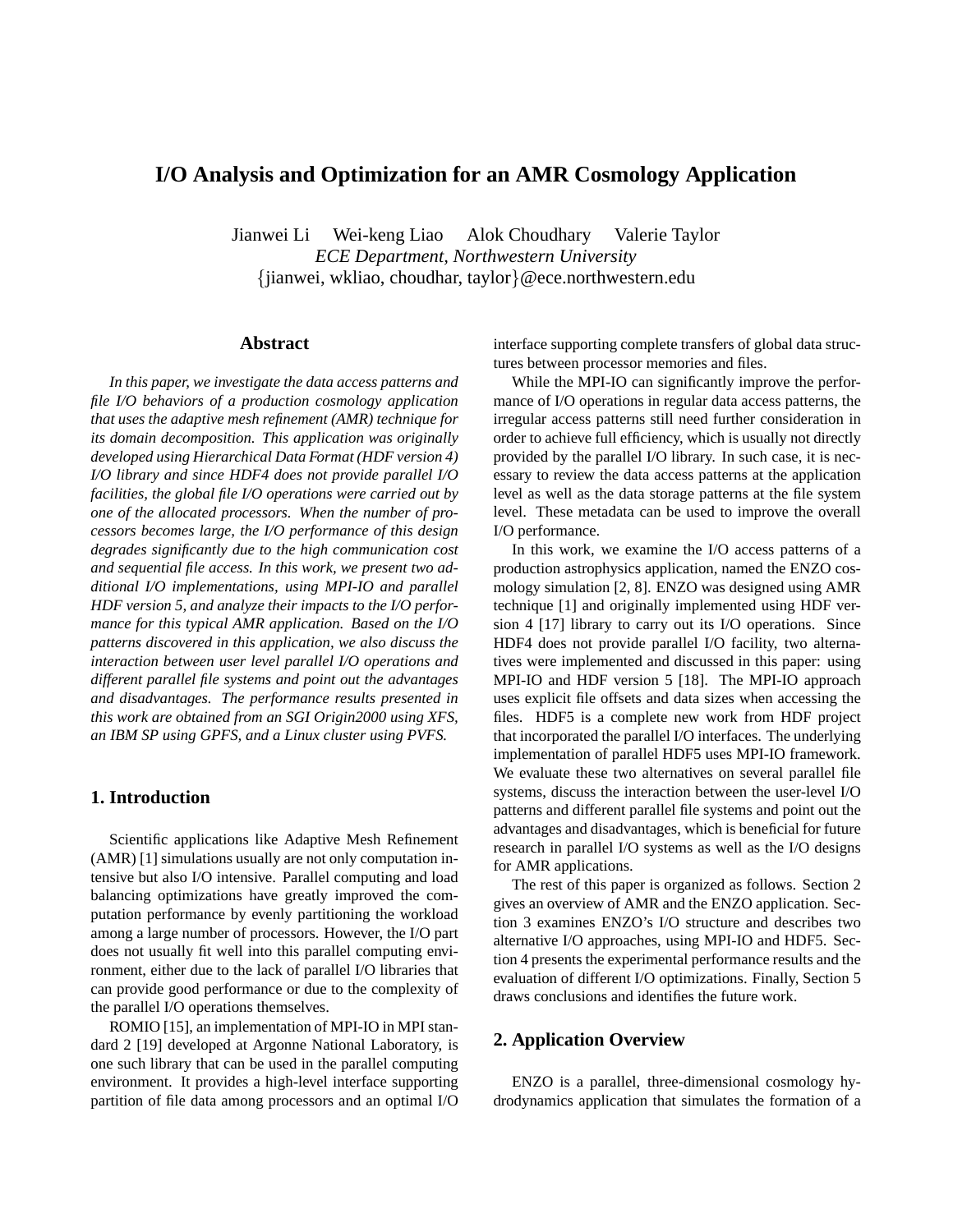

**Figure 1. A 2-D AMR Grid Hierarchy.**

cluster of galaxies consisting of gas and stars [2, 8]. The simulation starts near the beginning of the universe, a few hundred million years after the big bang, and normally continues until the present day. It is used to test theories of how galaxy and clusters of galaxies form by comparing the results with what is really observed in the sky today. Due to the nature that cosmic fluids, such as starts and dark matter, interact with each other mainly under the gravitational influence, the spatial distribution of the cosmic objects is usually highly irregular. If a static uniform mesh is used in the domain decomposition, the tradeoff will exist between increasing the resolution using finer mesh and reducing the computation costs using more coarse mesh. Adaptive mesh refinement (AMR) [1] has become a well-known technique that can properly address the problems that require high spatial resolution in localized regions of multidimensional numerical simulations. In the implementation of the ENZO cosmology simulation, AMR is used throughout the evolution process so that the high resolution grids can be adaptively placed where the condense stars and gas locate.

#### **2.1. Adaptive Mesh Refinement**

Adaptive Mesh Refinement (AMR) is a type of multiscale algorithm that achieves high spatial resolution in localized regions of dynamic, multidimensional numerical simulations [2, 8]. At the start of a simulation, a uniform mesh (root grid or top-grid) covers the entire computational domain, and in regions that require higher resolution, a finer subgrid is added. If more resolution is needed in a subgrid,



**Figure 2. ENZO Cosmology Simulation Flow.**

an even finer mesh is added in a deeper level. That way, the AMR algorithm produces a deep, dynamic hierarchy of increasingly refined grid patches, which are organized in a tree-like grid hierarchy structure as shown in Figure 1. Each grid in this hierarchy has various sizes, shapes and spatial resolutions. The parent grids combine the results from the child grids at each refine level and the root grid represents the simulation results of the entire computational domain.

#### **2.2. Simulation Flow and Data Structure**

ENZO simulates the formation of the star, galaxy, and galaxy cluster by evolving the initial grid and taking "slapshots" — data dump of intermediate state of grids — during each cycle of evolutions until it reaches some end state. Figure 2 shows the structure of the code. In ENZO, the AMR grid contains two major types of data: the baryon field data that uniformly samples the grid domain for various kinds of cosmological properties, and particle data that represents the properties of a set of particles within the grid domain.

In ENZO's implementation, the parallelism is achieved by partitioning the problem domain (the root grid) among processors and each processor starts from a sub-domain of the root grid and comes out with many subgrids in different refinement levels. Due to the implementations of AMR and load balance optimization [5, 6], the subgrids can be refined and redistributed among processors. An example of resulted hierarchy and distribution of the grids is illustrated in Figure 3.

The original ENZO application uses sequential HDF4 I/O library to perform file I/O. To start a new simulation, the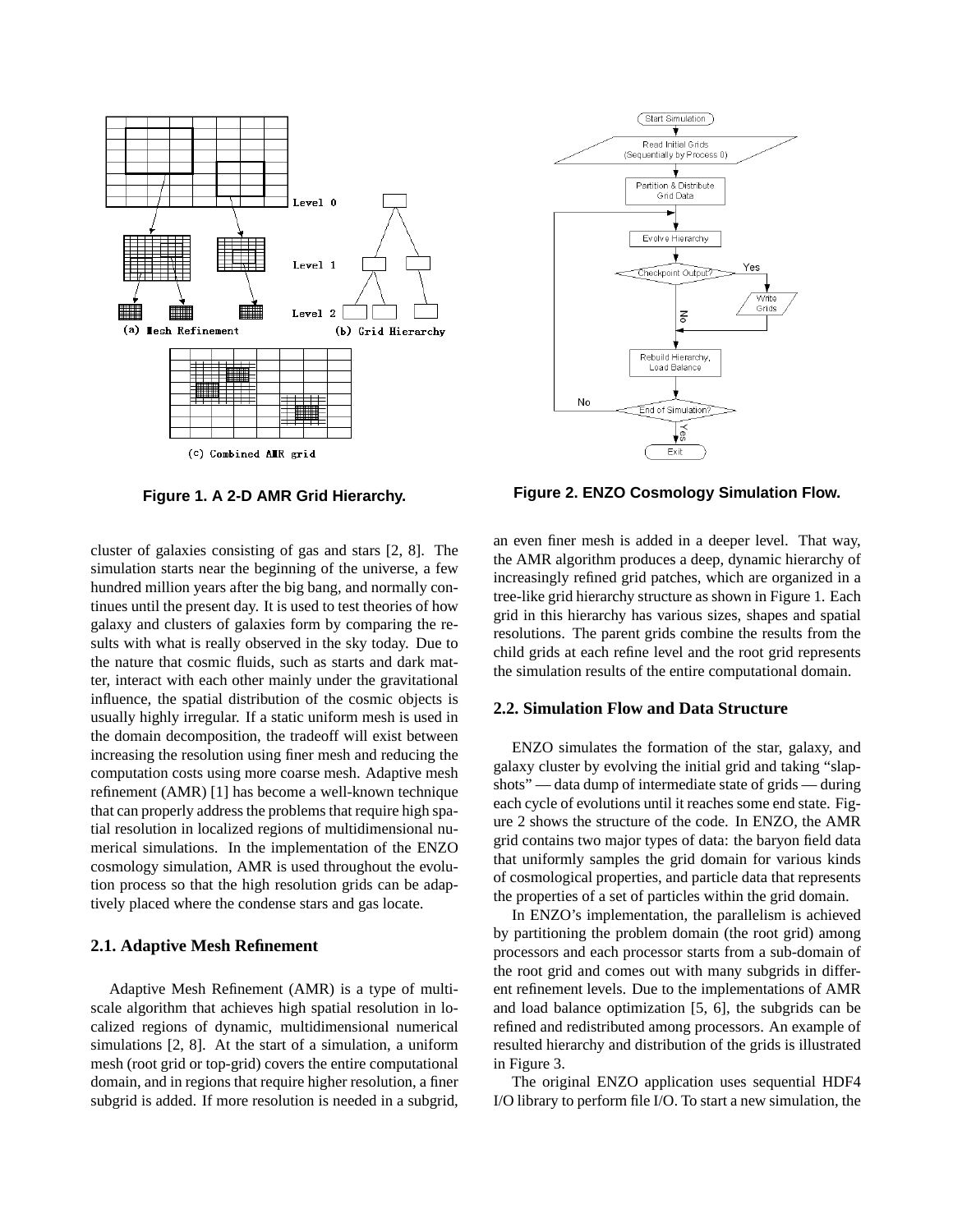

**Figure 3. Example of Grid Hierarchy and Grid Distribution using 8 processors. The hierarchy data structure is maintained on all processors and contains grids metadata. Each node of this structure points to the real data of the grid. The grids themselves are distributed among processors.**

application reads in some initial grids(root grid and some initial pre-refined subgrids) and partitions them among processors. During the evolution of the grid hierarchy, the application periodically writes out the intermediate grid data (a checkpoint data dump). The output files from the checkpoint data dump are used either for restarting a resumed simulation or for visualization.

# **3. I/O Analysis and Optimizations**

In this section, we first examine the file I/O behaviors in the ENZO code and, then, analyze its data partition and access patterns. Useful metadata that can be used to potentially improve the I/O performance is also studied. Furthermore, different I/O approaches, including MPI-IO and parallel HDF5, are presented and investigated for their potential benefits to the overall I/O performance.

#### **3.1. Application I/O Analysis**

The file I/O operations in ENZO cosmology simulation are grid based. Reading/Writing a grid includes the read/write of the baryon field data containing a number of 3-D arrays (density, energy, velocity X, velocity Y, velocity Z, temperature, dark matter, etc.) and the particle data containing a number of 1-D arrays (particle ID, particle positions, particle velocities, particle mass, and other particle attributes).

There are three categories of I/O operations: reading the initial grids in a new simulation, writing grids during each Data Partition for Baryon Field Datasets:



3-D Array, Partitioned in (Block, Block, Block)

Data Partition for Particle Datasets: 002225515533300247762 ... 1-D Array, Irregular Partitioned

**Figure 4. ENZO Data Partition Patterns on 8 processors. Baryon field datasets are 3-D arrays and partitioned in a (Block, Block, Block) manner. Particle datasets are 1-D arrays and partitioned in an irregular pattern (by particle position).**

cycle of grid hierarchy evolution and at the end of a simulation, and reading grids in a restart simulation.

In a new simulation, processor 0 reads in all initial grids including the top-grid and some pre-refined subgrids. Each grid is, then, evenly partitioned among all processors based on the spatial domain boundaries in each dimension by having processor 0 redistributing the grid data to all other processors. The data partition pattern of the 3-D baryon fields is in (Block, Block, Block) according to the partition of the grid domain. The 1-D particle arrays are partitioned based on which grid sub-domain the particle position falls within and, therefore, the particle access pattern can be highly irregular. Figure 4 illustrates the partition patterns of different data arrays. When reading a grid, a processor follows a fixed order of accessing the various data arrays of the grid.

When performing the checkpoint data dump, the partitioned top-grids are collected by processor 0 and combined into a single top-grid that is written to a single file by processor 0. During the top-grid combination, the particles and their associated data arrays are sorted in the original order in which the particles were initially read. When performing the data dump for subgrids, each processor writes its own subgrids into individual grid files. In this case, the write operations can be performed in parallel without communication.

The restart read is pretty much like the new simulation read, except that every processor reads the subgrids in a round-robin manner. Similarly, the access of a grid follows a fixed order in the series of arrays.

When analyzing the I/O characteristics of the ENZO simulation, several useful metadata are discovered: the rank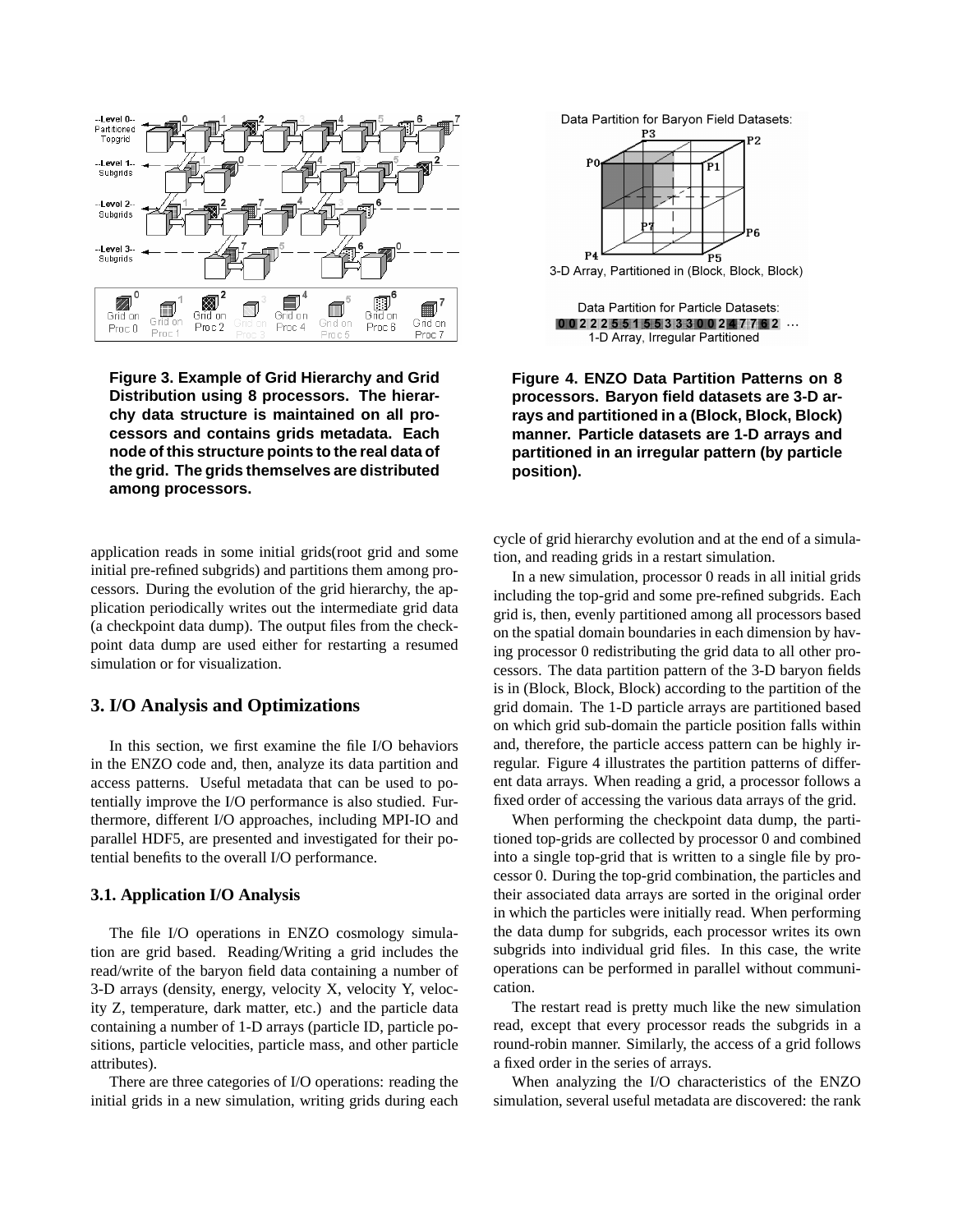

**Figure 5. Reading (Block, Block, Block) distributed subarrays from a 3-D array by using collective I/O. The 3-D array is stored in the file such that x-dimension is the most quickly varying dimension and z-dimension is the most slowly varying dimension. The write operation is similar except that the first phase of the two-phase operation is communication and the second phase is I/O.**

and dimensions of data arrays, the access patterns of arrays, and the data access order. With the help of these metadata, the proper optimal I/O strategies can be determined for the AMR type of applications and the high performance parallel I/O can be achieved.

#### **3.2. Parallel I/O Implementation Using MPI-IO**

MPI-IO is part of MPI Standard 2 [19], a message passing interface specification implemented and used on a wide range of platforms. In this work, ROMIO [15], the most popular MPI-IO implementation is used in our I/O implementation. It is implemented portably on top of an abstract I/O device (ADIO) layer [13] that enables ROMIO to be ported to new underlying I/O systems. ROMIO is freely available for a wide range of systems including IBM SP, Intel Paragon, HP Exemplar, SGI Origin2000, NEC SX-4, and clusters of workstations or PC Linux.

One of the most important features in ROMIO is the collective I/O operations which adopts the two-phase I/O strategy [9, 11, 12, 14]. Figure 5 illustrates the idea of collective I/O. The collective I/O operations are decomposed into two phases, the I/O phase and communication phase. Taking the collective read as an example, processors, in the I/O phase, read data that is conformed to the distribution patterns in the file, which results in each processor making a single, large, contiguous access. In the communication phase, processors redistribute data among themselves towards the desired data distribution patterns in processor memories. This approach improves the I/O performance by significantly reducing the number of I/O requests that would otherwise result in many small non-contiguous I/O requests.

#### **3.2.1. Optimizations by Access Pattern**

As we have seen, the file I/O for the top-grid in the ENZO application involves two categories of access patterns, regular and irregular access patterns.

When accessing the 3-D arrays of the baryon field data in (Block, Block, Block) partition pattern, each processor needs to access a large number of non-contiguous blocks of data from the array. By using the collective I/O features of the MPI-IO along with the MPI derived datatypes, we can view the file data as a 3-D array, and the requested part of dataset as its subarray defined by the offsets and lengths in each dimension. After setting the file view for the requested subarray in each processor, all processors perform a collective I/O in which internally each processor accesses a contiguous data region in the file and the desired pattern is achieved by inter-communication among the processors participating the collective I/O, as described in Figure 5.

In the irregular access pattern presented in the ENZO implementation, the 1-D particle arrays can be accessed by using block-wise I/O followed by data redistribution based on the grid location. The read access is done by first performing contiguous read in a block-wise manner, checking the particle position and grid edges to determine which processor each particle belongs to, and then performing inter-processor communication to redistribute the particles to their destination processors. The write access is a little bit different since the particle arrays need to be globally sorted by the particle ID. To perform a parallel write for particle data, all processors perform a parallel sort according to the particle ID and then all processors independently perform block-wise MPI write. The MPI-IO operation here is non-collective because the block-wise pattern for 1-D arrays always results in contiguous access in each processor.

#### **3.2.2. Making Use of Other Metadata**

Note that each grid access involves the data arrays one by one in a fixed order. We can further optimize the I/O performance by letting all processors write their subgrids into a single shared file. Writing all grids into a single file can benefit the read performance when the simulation restarts. When data size becomes very large and needs to migrate to a tape device, writing grids into a single file can result a contiguous storage space in a hierarchical file system which will generate an optimal performance for data retrieval. In this work, we consider writing all grids into a single file for our parallel I/O implementations.

### **3.3. Parallel I/O Implementation Using HDF5**

Since HDF5 provides parallel I/O interfaces, we expect performance improvement by changing the original HDF4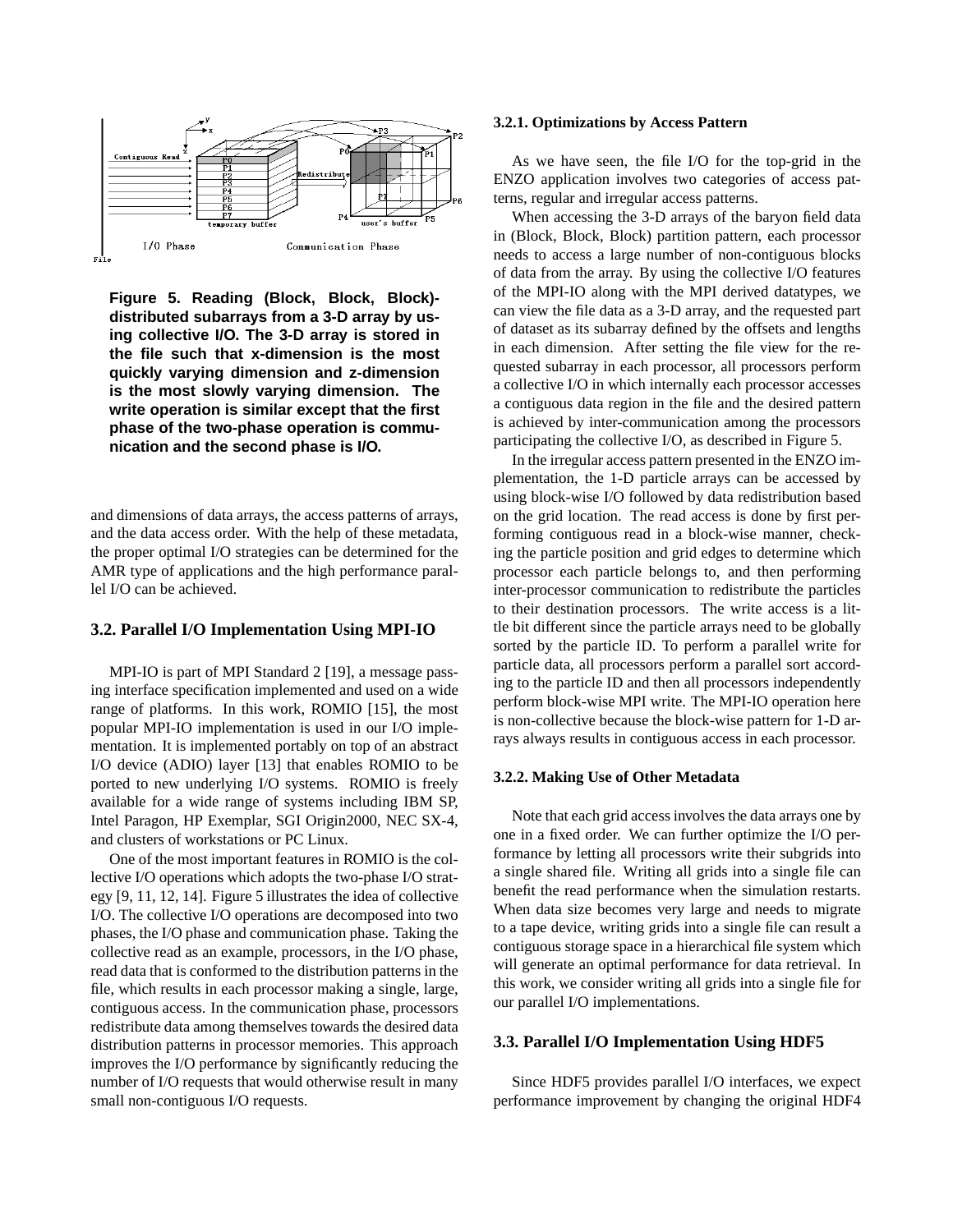I/O in the ENZO code into parallel HDF5 I/O. In our implementation, we set the HDF5 to use MPI-IO for parallel I/O access. Similar to our previous implementation directly using MPI-IO, we also make use of the data access patterns and let all processors read/write the top-grid in parallel (collective I/O for regular partitioned baryon field data and noncollective I/O for irregular partitioned particle data). Similarly, the initial subgrid is read in the same way as the topgrid, and all subgrids are written to a single file shared by all allocated processor in parallel. However, the parallel access of a data array (dataset) is achieved by selecting a hyperslab from the file dataspace of that dataset, instead of using fileview and subarray.

# **4. Performance Evaluation**

In this work, we run our experiments on different parallel systems, each with a different parallel file system. We vary the numbers of processors and the problem sizes to see how well the I/O performance can benefit from the optimizations when using MPI-IO and HDF5. It is also interesting to see how the optimized parallel I/O operations interact with different parallel file systems. We use three different problem sizes: AMR64 with grid dimensionality of  $32\times32\times32$ , AMR128 with  $64\times64\times64$  and AMR256 with  $128\times128\times128$ . Table 1 gives the amount of I/O performed with respect to the three problem sizes.

### **Table 1. Amount of data read/written by ENZO application with three problem sizes.**

|       | AMR64    | AMR128   | AMR256    |
|-------|----------|----------|-----------|
| Read  | 2.78 MB  | 22.15 MB | 177.21 MB |
| Write | 13.12 MB | 66.42 MB | 525.27 MB |

# **4.1. HDF4 I/O vs MPI-IO**

#### **4.1.1. Timing Results on SGI Origin2000**

Our first experiment is run on SGI Origin2000 using XFS. This system has 48 processors with 12 Gbytes memory and 1290 Gbytes scratch disk space. In this experiment, we use problem size AMR64 and AMR128 and run the original HDF4 I/O application and our MPI-IO version on different number of processors.

As SGI Origin2000 uses cach-coherent non-uniform memory access (ccNUMA) distributed shared memory architecture that employs bristled fat hypercube network for high bisection bandwidth, low-latency interconnect and be-



**Figure 6. I/O Performance of the ENZO application on SGI Origin2000 with XFS.**

cause of its optimizations in remote and local memory latency as well as in data locality, the communication overhead is relatively low for MPI-IO, especially for those access patterns that involve many small non-contiguous data access and hence a lot of communication implied. In such case, our optimization using MPI-IO does get much benefit. The I/O performance improvement of MPI-IO over HDF4 I/O is shown in Figure 6.

### **4.1.2. Timing Results on IBM SP-2**

The second experiment is done on an IBM SP-2 using GPFS. This system is a teraflop-scale Power3 based clustered SMP system from IBM with 144 compute nodes. Each compute node has SMP architecture with 4 GBytes of memory shared among its 8 - 375 MHz Power3 processors. All the compute nodes are inter-connected by switches. The compute nodes are also connected via switches to the multiple I/O nodes of GPFS.

We run the experiments with two different problem sizes (AMR64 and AMR128) on 32 processors and 64 processors. As is shown in Figure 7, the performance of our parallel I/O using MPI-IO is worse than the original HDF4 I/O. This happens because the data access pattern in this application does not fit in well with the disk file striping and distribution pattern in the parallel file system. Each processor may access small chunks of data while the physical distribution of the file on the disks is based on very large, fixed striping size. The chunks of data requested by one processor may span on multiple I/O nodes, or multiple processors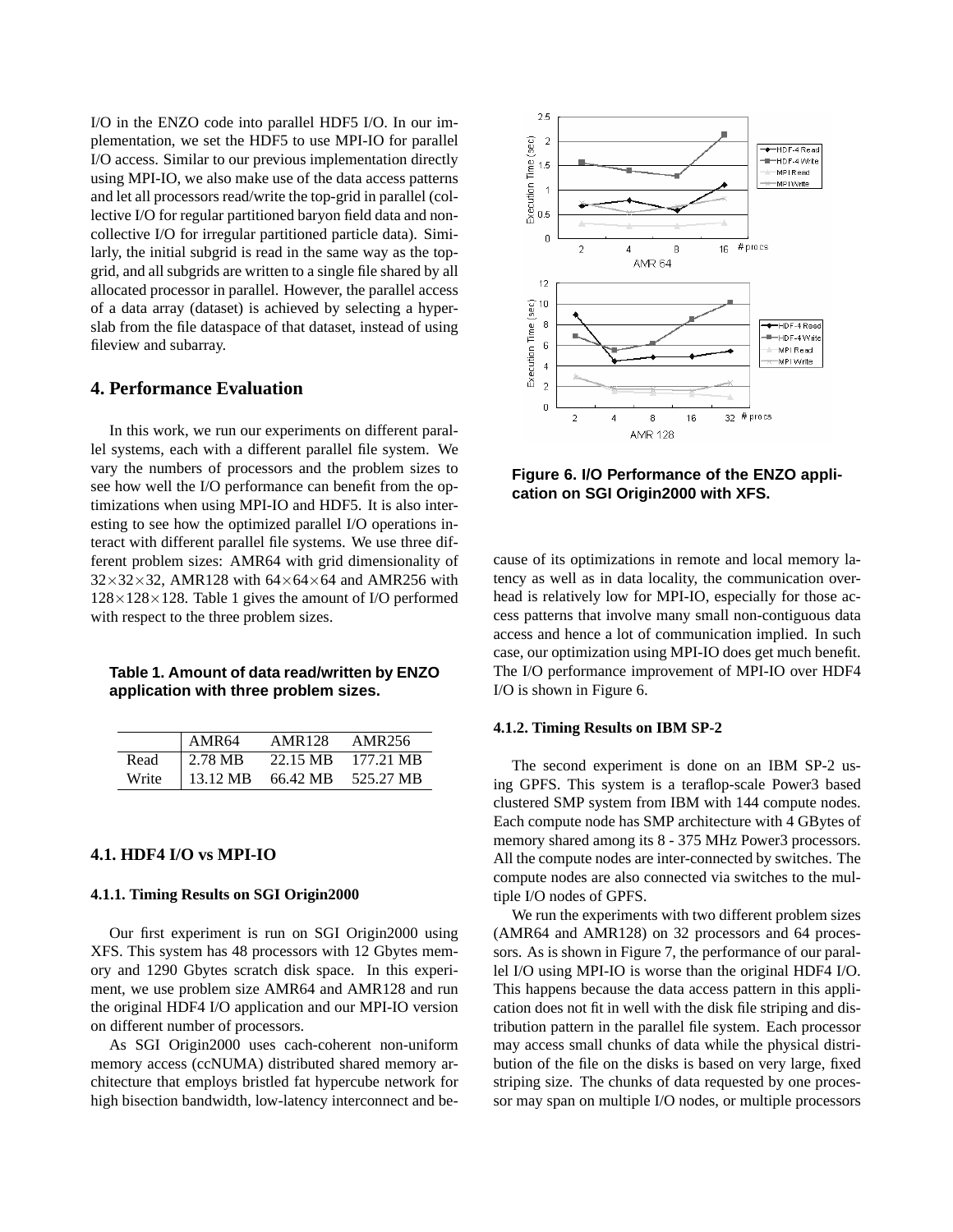

**Figure 7. I/O Performance of the ENZO application on IBM SP-2 with GPFS.**



**Figure 8. I/O Performance of the ENZO application on Linux cluster with PVFS (8 compute nodes and 8 I/O nodes inter-connected through fast Ethernet)**

may try to access the data on a single I/O node. Another reason for the parallel I/O performs worse on this system is that, in IBM SP, when too many processors on a single SMP node try parallel I/O access, the actual I/O may suffer from a long I/O request queue. But for larger problem size with proper more number of processors, as we see in the AMR128 case, this situation can be meliorated in some degree.

#### **4.1.3. Timing Results on Linux Cluster**

#### **4.1.3.1. Using PVFS**

The third experiment is obtained on the Linux cluster at Argonne National Laboratory, Chiba City [16], using PVFS [21]. Each of the compute nodes used in the experiment is equipped with two 500 MHz Pentium III processors, 512 Mbytes of RAM, 9 Gbytes of local disk, and 100 Mbps Ethernet connection with one another. This experiment is run on 8 compute nodes each with one process, and the PVFS is accordingly configured using 8 I/O nodes.

Like GPFS, the PVFS for MPI-IO uses fixed striping scheme specified by the striping parameters at setup time and the physical data partition pattern is also fixed, hence not tailored for specific parallel I/O applications. More importantly, the striping and partition patterns are uniform across multiple I/O nodes, which provides efficient utiliza-



**Figure 9. I/O Performance of the ENZO application on Linux cluster with each compute node accessing its local disk using PVFS interface.**

tion of disk space. For various types of access patterns, especially those in which each processor accesses a large number of small strided data chunks, there may be significant mismatch between the application partitioning patterns in memory and physical storage patterns in file. Due to the large communication overhead resulting from using the fast Ethernet in the current system configuration, the performance results shown in Figure 8 present the performance degradation of this overhead. However, the MPI read performance is a little better than HDF4 read because of the caching and ROMIO data-sieving techniques that overcome the communication overhead. From this figure, we discovered that the performance results tend to be better for larger size of problem, which is more unlikely having repeatedly accesses for small chunks of data.

#### **4.1.3.2. Using Local Disk**

Having noticed the significant performance degradation due to the high communication overhead between the I/O nodes and the compute nodes using fast Ethernet, we run the fourth experiment on the Chiba City using the disk local to the compute nodes. The I/O operations are performed through internally calling PVFS I/O interface. The only overhead of MPI-IO is the user-level inter-communication among compute nodes. The performance results are shown in Figure 9. As expected, the MPI-IO has much better over-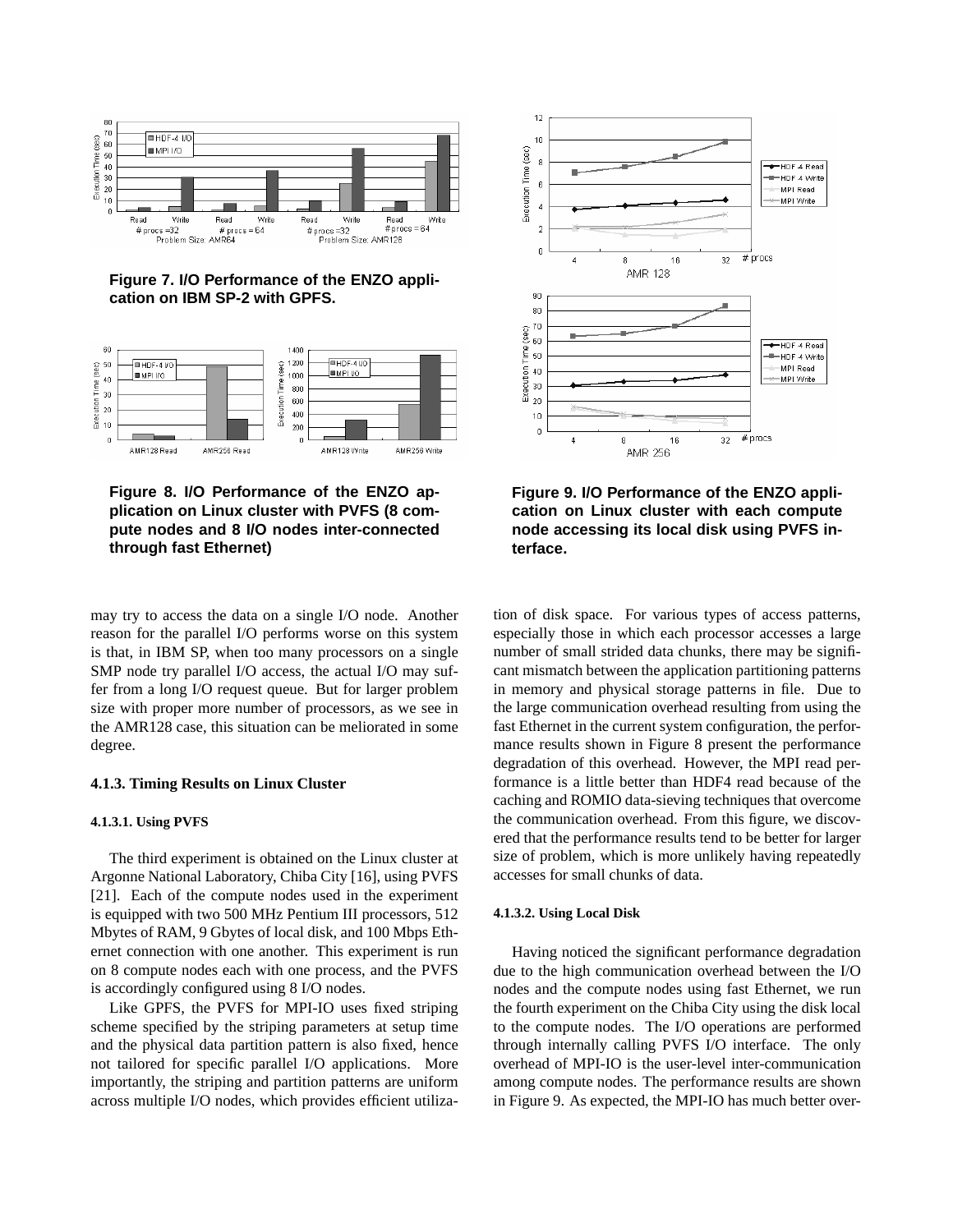

**Figure 10. Comparison of I/O write performance for HDF5 I/O vs MPI-IO (on SGI Origin2000).**

all performance than the HDF4 sequential I/O and it scales well with the number of processors.

However, unlike using the real PVFS which generates integrated files, the file system used in this experiment does not keep any metadata of the partitioned file and it requires additional efforts to integrate the distributed output files in order for other applications to use.

## **4.2. Evaluation of HDF5 I/O Performance**

To evaluate the performance of HDF5 I/O for ENZO, we run our application on SGI Origin2000 with problem sizes AMR64 and AMR128, and compare the timing results for write operations with those of MPI-IO. At the time of our experiment, we use the official release version 5-1.4.3 of HDF5 from NCSA.

As seen in Figure 10, the performance of HDF5 I/O is much worse than we expected. Although it uses MPI-IO for its parallel I/O access and has optimizations based on access patterns and other metadata, the overhead in current release of HDF5 is very significant. First of all, synchronizations are performed internally in parallel creation/close of every dataset. Secondly, the HDF5 stores array data as well as the metadata in the same file, which can result in the real data ill alignment on appropriate boundaries. This design

yields in a high variance in access time between processors. Thirdly, the hyperslab used for parallel access is handled as recursive operations in HDF5, which makes the packing of the hyperslab into a contiguous buffer relatively a long time. Finally, attributes (meta data) can only be created/written by processor 0, which also limits the parallel performance on writing real data. All these overheads lead to the worse performance of using parallel HDF5 I/O than using MPI-IO.

### **5. Conclusions and Future Work**

This paper analyzes the file I/O patterns of an AMR application, and collects useful metadata that is used to effectively improve the I/O performance. These metadata includes the rank of arrays, the access pattern (regular and irregular), the access order of arrays. By taking advantages of two-phase I/O and other I/O optimization techniques, we develop useful I/O optimization methods for AMR simulations and show improvement of the I/O performance for such applications.

In the meanwhile, by testing different I/O approaches on different parallel file systems, we also find that the performance may not improved as much as we expected, due to the mismatch between the access patterns and the disk file striping and distribution patterns. There are other architectural reasons. On the IBM SP, the SMP configuration may result in I/O contentions and, on the Linux cluster, the overhead is due to the use of the slow communication network between compute and I/O nodes.

Our future work, on application level, includes using Meta-Data Management System (MDMS) [7] on AMR applications to develop a powerful I/O system with the help of the collected metadata. On lower level, this paper raises some important design issues of parallel file system, and the future work may be to improve the parallel file system so that it has flexible, application-specific disk file striping and distribution patterns that is convenient and efficient for MPI-IO applications.

#### **Acknowledgements**

This work is supported by National Computational Science Alliance under contract ACI-9619019 and by Department of Energy under the Accelerated Strategic Computing Initiative (ASCI) Academic Strategic Alliance Program (ASAP) Level 2, under subcontract No. W-7405-ENG-48 from Lawrence Livermore National Laboratories. We also acknowledge the use of SGI Origin2000 at NCSA, IBM SP-2 at SDSC and Linux cluster at ANL.

This work has been influenced by a number of people. First we are thankful to Greg Bryan for providing us the ENZO code and many helpful discussions on its I/O be